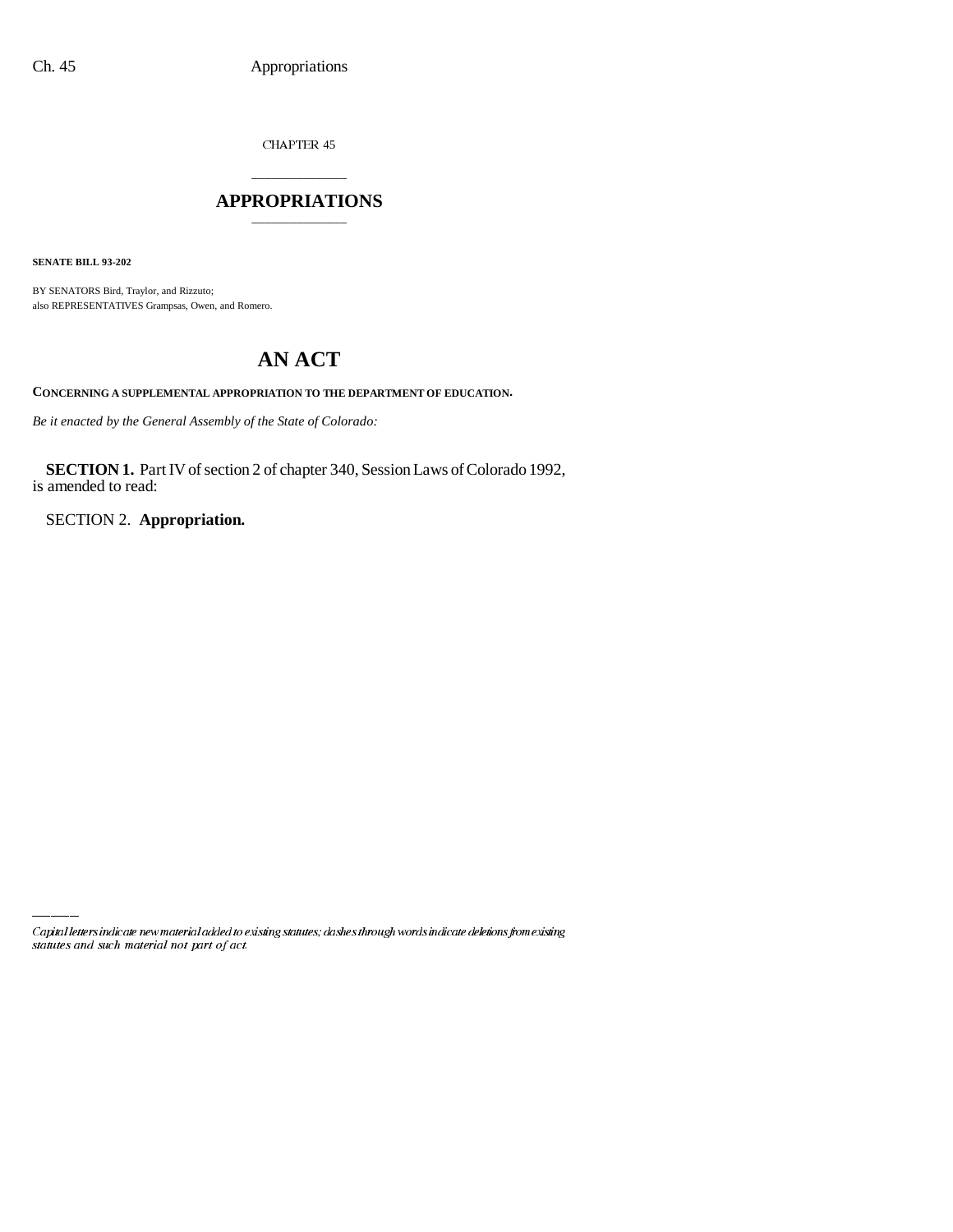### Appropriations Ch. 45

|                                           |              |                               | <b>APPROPRIATION FROM</b> |                                |
|-------------------------------------------|--------------|-------------------------------|---------------------------|--------------------------------|
| <b>ITEM &amp;</b><br><b>SUBTOT</b><br>AL. | <b>TOTAL</b> | <b>GENERAL</b><br><b>FUND</b> | CASH<br><b>FUNDS</b>      | <b>FEDERAL</b><br><b>FUNDS</b> |
|                                           |              | \$                            |                           |                                |

### **PART IV DEPARTMENT OF EDUCATION**

# **(1) DEPARTMENT AND LIBRARY ADMINISTRATION** 9, 10

| Administration <sup>1,</sup>                             | 5,477,609            |                        | <del>4,611,170</del> | 866,439 <sup>a</sup>     |         |
|----------------------------------------------------------|----------------------|------------------------|----------------------|--------------------------|---------|
|                                                          | 5,510,577            |                        | 4,644,138            |                          |         |
| <b>Administration Travel</b><br><b>Expenses</b>          | 104,123              |                        | 104,123              |                          |         |
| Salary Survey and Shift<br>Differential                  | 161,739              |                        | 158,720              | 3,019 <sup>b</sup>       |         |
| Math, Science, and<br>Technology                         |                      |                        |                      |                          |         |
| Magnet                                                   |                      |                        |                      |                          |         |
| School<br><b>Teacher Certification</b>                   | 15,400               |                        |                      | $15,400^{\circ}$         |         |
| Unit                                                     | <del>1,013,786</del> |                        |                      | $1,013,786$ <sup>b</sup> |         |
| Teacher Certification                                    | 1,106,728            |                        |                      | $1,106,728$ <sup>b</sup> |         |
| Unit Travel                                              | 10,000               |                        |                      | $10,000^{\mathrm{b}}$    |         |
| Expenses<br><b>ALTERNATIVE TEACHER</b>                   |                      |                        |                      |                          |         |
| <b>CERTIFICATIO</b><br>N                                 | 152,000              |                        |                      | $152,000$ s              |         |
| Classroom                                                |                      |                        |                      |                          |         |
| Paraprofessional<br>S                                    | 25,000               |                        |                      | $25,000$ <sup>d</sup>    |         |
| Telecommunications                                       |                      |                        |                      |                          |         |
| Program<br>Telecommunications                            | 93,650               |                        | 93,650               |                          |         |
| Program Travel                                           |                      |                        |                      |                          |         |
| Expenses<br>Library                                      | 5,213<br>64,825      |                        | 5,213<br>64,825      |                          |         |
| Materials                                                |                      |                        |                      |                          |         |
| <b>Adult Literacy</b><br>Program                         | 50,000               |                        |                      | $50,000$ $\degree$       |         |
| Library for the Blind and<br>the Physically Handicapped, |                      |                        |                      |                          |         |
| Maintenance and                                          |                      |                        |                      |                          |         |
| <b>Utilities</b><br>Capitol Complex                      | 130,000              |                        | 130,000              |                          |         |
| <b>Leased Space</b>                                      | 313,220              |                        | 140,949              | $28,190^{\mathrm{b}}$    | 144,081 |
| Computer Information<br>Network                          | 50,000               |                        |                      | $50,000$ <sup>f</sup>    |         |
|                                                          | 100,000              |                        |                      | $100,000$ <sup>f</sup>   |         |
|                                                          |                      | 7,514,565<br>7,842,475 |                      |                          |         |

<sup>a</sup> Of this amount, \$553,659(T) shall be from indirect cost recoveries, \$30,989 shall be from teacher certification

fees, \$35,480 shall be from the Public School Income Fund pursuant to Section 22-2-112(1)(i), C.R.S., \$53,136(T) shall be from the Division of Wildlife, \$9,000(T) shall be from the General Education Development Program appropriated in Sponsored Programs, \$60,231(T) shall be from the Equalization Program of the School Finance Act, and \$123,944(T) shall be from the School Transportation Act.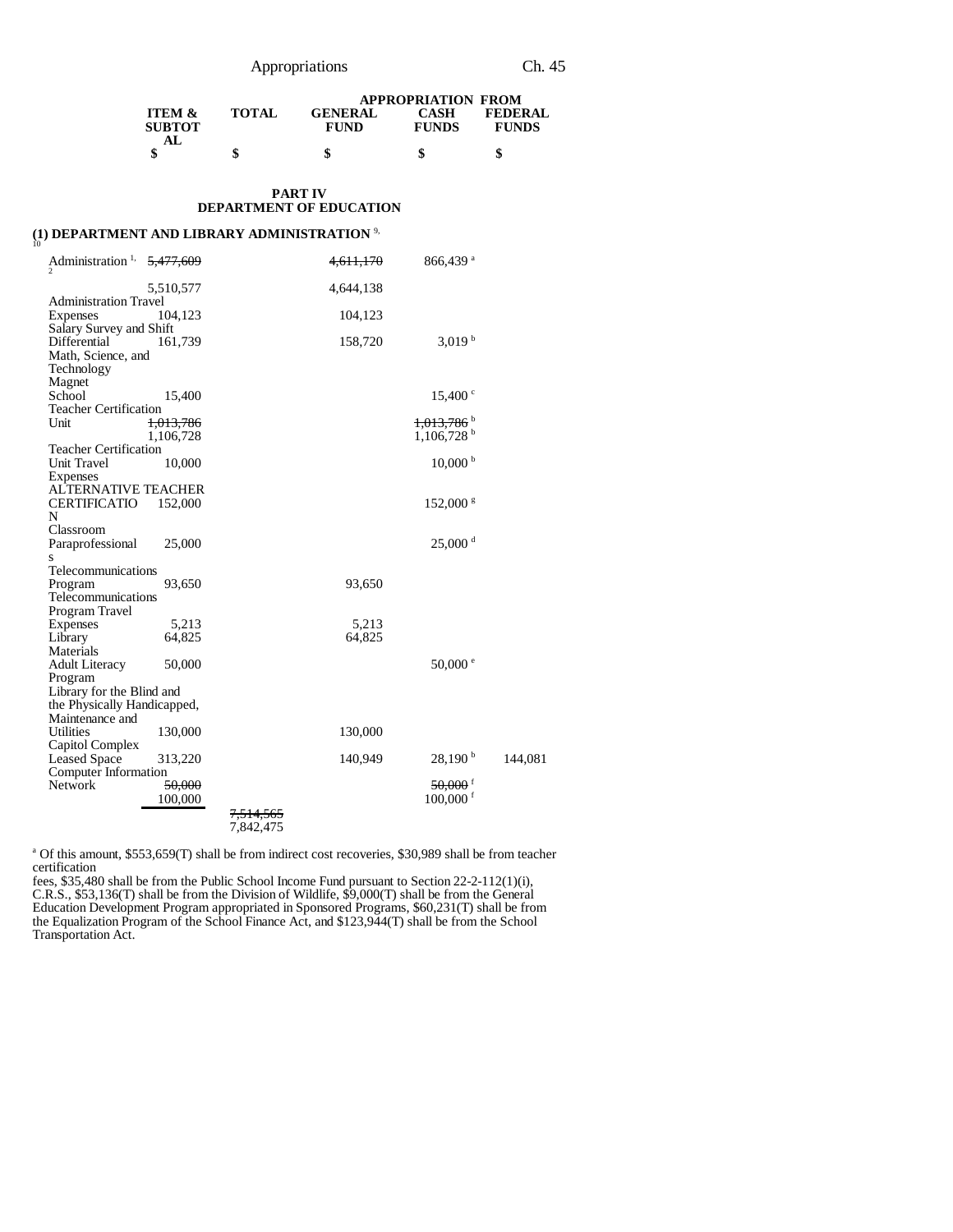|                                    |              | <b>APPROPRIATION FROM</b>     |                      |                                |  |
|------------------------------------|--------------|-------------------------------|----------------------|--------------------------------|--|
| <b>ITEM &amp;</b><br><b>SUBTOT</b> | <b>TOTAL</b> | <b>GENERAL</b><br><b>FUND</b> | CASH<br><b>FUNDS</b> | <b>FEDERAL</b><br><b>FUNDS</b> |  |
|                                    |              | \$                            |                      |                                |  |

<sup>b</sup> These amounts shall be from teacher certification fees.<br><sup>c</sup> This amount shall be from the Colorado Magnet School Fund.<br><sup>d</sup> This amount shall be from the Classroom Paraprofessional Fund.<br><sup>e</sup> This amount shall be from th

GRANTS AND DONATIONS. g THIS AMOUNT SHALL BE FROM THE MINORITY ALTERNATIVE

TEACHER FUND.

#### **(2)**

| <b>DISTRIBUTIONS</b>         |           |           |           |                        |
|------------------------------|-----------|-----------|-----------|------------------------|
| Regional                     | 1.619.936 |           |           |                        |
| <b>Systems</b>               |           |           |           |                        |
| Colorado Reference           |           |           |           |                        |
| Center                       | 1,092,792 |           |           |                        |
| Interlibrary Loan            | 162,006   |           |           |                        |
| County                       | 134.114   |           |           |                        |
| Equalization                 |           |           |           |                        |
| Emeritus                     | 620,145   |           |           |                        |
| Retirement                   |           |           |           |                        |
| <b>Boards of Cooperative</b> |           |           |           |                        |
| Services                     | 170,000   |           |           |                        |
| Special Contingency          |           |           |           |                        |
| Reserve                      | 2.200,000 |           |           |                        |
| Public Schools               |           |           |           |                        |
| of                           |           |           |           |                        |
| Choice                       | 300,000   |           |           |                        |
| Comprehensive Health         |           |           |           |                        |
| Education                    | 300,000   |           |           |                        |
|                              |           | 6,598,993 | 5,998,993 | $600,000$ <sup>a</sup> |

<sup>a</sup> Of this amount, \$300,000 shall be from the Public Schools of Choice Fund, and \$300,000 shall be from the

Comprehensive Health Education Fund.

#### **(3) PUBLIC SCHOOL FINANCE** <sup>11</sup>

| Equalization               |               |               |                              |
|----------------------------|---------------|---------------|------------------------------|
| Program <sup>13, 13a</sup> | 1,260,273,8   | 1.070.630.140 | 201,643,743 <sup>a</sup>     |
|                            | 83            |               |                              |
|                            |               | 1,058,630,140 |                              |
| <b>Actual Collections</b>  |               |               |                              |
| <b>Grant Program</b>       | 17.000.000    | 17,000,000    |                              |
|                            | 8.464.499     | 8.464.499     |                              |
| Increasing                 | 20.144.639    | 17.927.899    | $2,216,740~(L)^{b}$          |
| Enrollment                 |               |               |                              |
|                            | 22,709,666    | 20.200.941    | $2,508,725$ (L) <sup>b</sup> |
| Public School              |               |               |                              |
| Transportation             | 32,760,204    | 32,760,204    |                              |
| English                    |               |               |                              |
| Language                   |               |               |                              |
| Proficiency                | 2.601.598     | 2.601.598     |                              |
| Education of               |               |               |                              |
| Exceptional                | 48.589.983    | 48.589.983    |                              |
| Children                   |               |               |                              |
|                            | 1,381,370,307 |               |                              |
|                            |               |               |                              |

1,375,399,833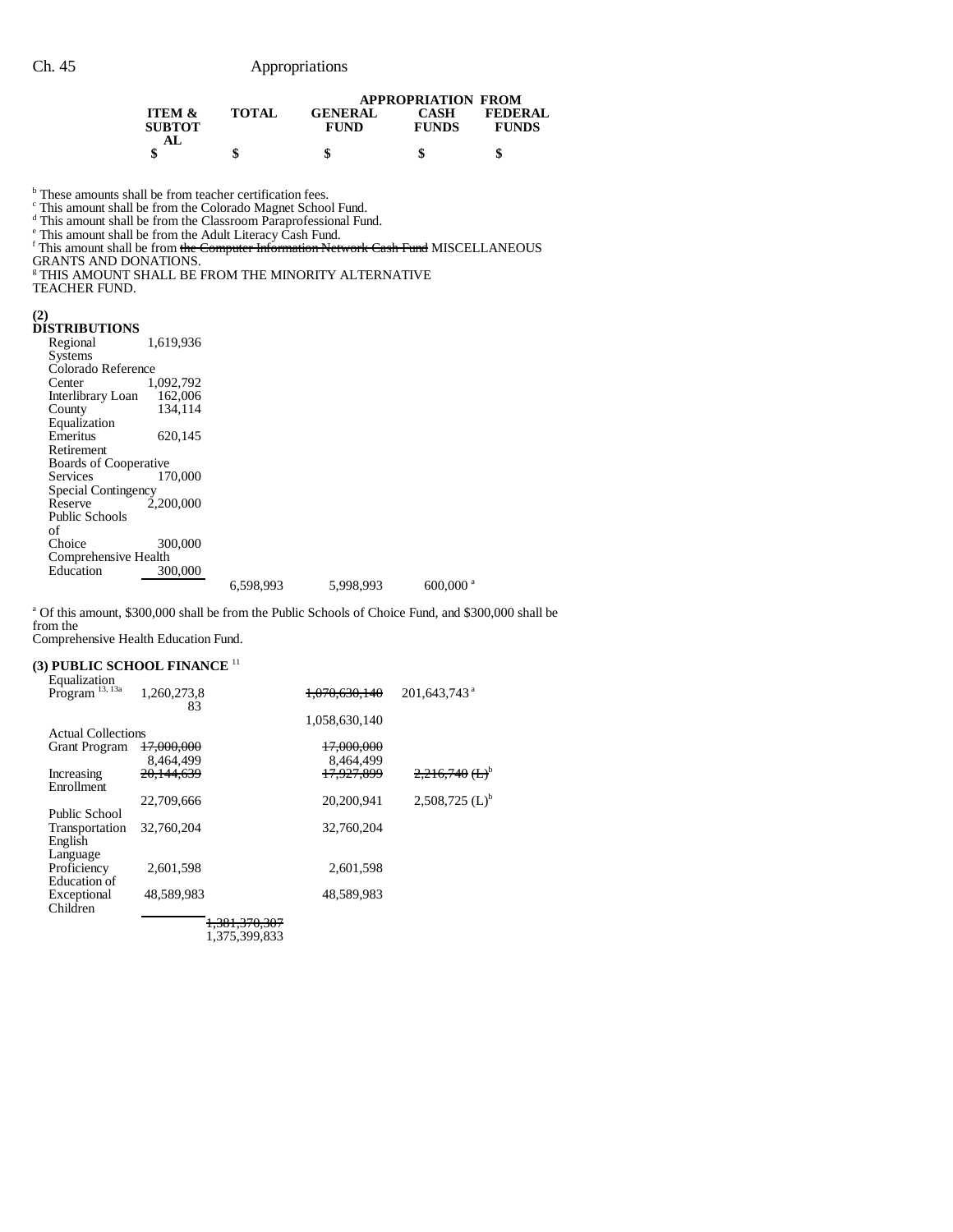| Appropriations |
|----------------|
|                |

|                                           |              |                               | <b>APPROPRIATION FROM</b> |                                |
|-------------------------------------------|--------------|-------------------------------|---------------------------|--------------------------------|
| <b>ITEM &amp;</b><br><b>SUBTOT</b><br>AL. | <b>TOTAL</b> | <b>GENERAL</b><br><b>FUND</b> | CASH<br><b>FUNDS</b>      | <b>FEDERAL</b><br><b>FUNDS</b> |
|                                           |              |                               |                           |                                |

<sup>a</sup> Of this amount, \$54,000,000 shall be from School Lands and Mineral Lease moneys, and

\$147,643,743 shall be from the Property Tax Reduction Fund. b This amount represents an estimate of Categorical Program Support funds to be replaced with property tax

revenue pursuant to Section 22-53-114(4)(a), C.R.S.

# **(4) APPROPRIATED SPONSORED**

| PROGRAMS                        |            |                        |                          |                        |
|---------------------------------|------------|------------------------|--------------------------|------------------------|
| Sponsored                       | 130.500.78 |                        | $2.523.102$ <sup>a</sup> | $127,977,68^{\rm b}$   |
| Programs                        | 3          |                        |                          |                        |
|                                 | 130,298,78 |                        | $2,321,102$ <sup>a</sup> |                        |
|                                 |            |                        |                          |                        |
| Sponsored Programs              |            |                        |                          |                        |
| Travel Expenses 437,155         |            |                        | $108,525$ <sup>a</sup>   | 328,630                |
| <b>Elementary and Secondary</b> |            |                        |                          |                        |
| Education Block 5,619,594       |            |                        |                          | 5,619,594 <sup>b</sup> |
| Grant                           |            |                        |                          |                        |
| <b>Education Block Grant</b>    |            |                        |                          |                        |
| <b>Travel Expenses</b>          | 51.617     |                        |                          | 51,617                 |
| National Geographic             |            |                        |                          |                        |
| Society Grant                   | 1,000,000  |                        | $1,000,000$ c            |                        |
|                                 |            | <del>137,609,149</del> |                          |                        |
|                                 |            | 137,407,149            |                          |                        |
|                                 |            |                        |                          |                        |

<sup>a</sup> Of these amounts, \$213,000(T) shall be from the Colorado Refugee Services program, \$75,000(T) shall be from Governor's Job Training funds, \$305,927(T) shall be from the Department of Corrections, \$1,300,000(T) shall be from the Department of Social Services, and \$737,700 \$535,700 shall be from miscellaneous grants, awards, and fees. Included in this amount is \$9,230 in indirect cost assessments. b Included in these amounts is \$443,394 for payment of indirect cost recoveries.

c This amount shall be from the National Geographic Society.

## **(5) SCHOOL FOR THE DEAF AND THE**

**BLIND**

| $(A)$ School Operations $13b$ |           |                        |                          |
|-------------------------------|-----------|------------------------|--------------------------|
| Personal                      | 5.065.026 |                        |                          |
| Services                      |           |                        |                          |
|                               | 5,424,304 |                        |                          |
|                               | (128.0)   |                        |                          |
|                               | FTE       |                        |                          |
|                               | (143.2)   |                        |                          |
|                               | FTE)      |                        |                          |
| <b>Exempt Staff Salary</b>    |           |                        |                          |
| Increases                     | 64,206    |                        |                          |
| Operating                     | 273,264   |                        |                          |
| Expenses                      |           |                        |                          |
|                               | 311,882   |                        |                          |
| <b>Travel Expenses</b>        | 7,156     |                        |                          |
|                               | 7,362     |                        |                          |
| <b>Utilities</b>              | 214,054   |                        |                          |
|                               | 225,265   |                        |                          |
|                               | 5,623,706 | 4,751,202              | 872,504 (T) <sup>a</sup> |
|                               | 6,033,019 | 5.142.121 <sup>b</sup> | 890.898 <sup>a</sup>     |
|                               |           |                        |                          |
|                               |           |                        |                          |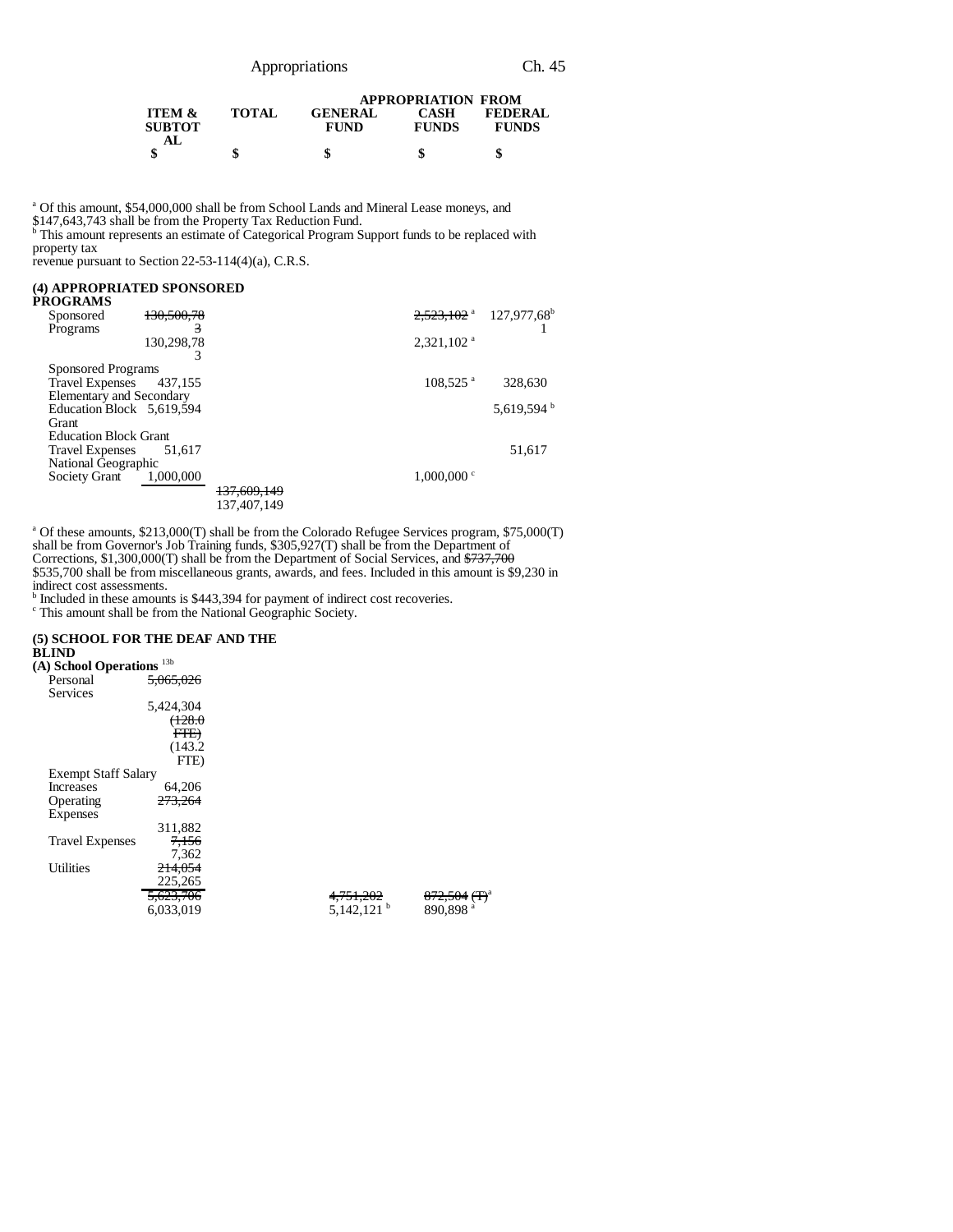|                                           |              |                               | <b>APPROPRIATION FROM</b> |                                |
|-------------------------------------------|--------------|-------------------------------|---------------------------|--------------------------------|
| <b>ITEM &amp;</b><br><b>SUBTOT</b><br>AL. | <b>TOTAL</b> | <b>GENERAL</b><br><b>FUND</b> | CASH<br><b>FUNDS</b>      | <b>FEDERAL</b><br><b>FUNDS</b> |
|                                           | \$           |                               |                           | S                              |

<sup>a</sup> Of this amount, \$812,950 shall be from per pupil operating revenue funds, \$18,394 SHALL BE FROM TUITION

PAYMENTS RECEIVED PURSUANT TO SECTION 22-20-109, C.R.S., and \$59,554 \$59,554(T)

shall be from the Child Nutrition Act. b OF THIS AMOUNT, \$40,944 IS APPROPRIATED PURSUANT TO FEDERAL COURT ORDER AND IS EXEMPT FROM THE STATUTORY LIMIT ON STATE GENERAL FUND APPROPRIATIONS PURSUANT TO SECTION 24-75-201.1(1)(a)(III)(B), C.R.S.

#### **(B) Special Purpose**

| Fees and             | 40,000      |                      |
|----------------------|-------------|----------------------|
| Conferences          |             |                      |
| Summer               |             |                      |
| Olympics             |             |                      |
| Housing              | 25,000      |                      |
| Grants               | 455,278     |                      |
|                      | $(6.4$ FTE) |                      |
| <b>Grants Travel</b> |             |                      |
| Expenses             | 8,500       |                      |
|                      | 528,778     | 528,778 <sup>a</sup> |
|                      |             |                      |

<sup>a</sup> Of this amount, \$40,000 shall be from fees and charges for workshops and conferences, \$25,000 shall be from

housing reimbursements, and \$463,778(T) shall be from miscellaneous grants received by the School.

$$
6,\!152,\!484\\6,\!561,\!797
$$

# **TOTALS PART IV**

| <b>(EDUCATION)</b> | \$1,539,245,49 | \$1,193,568,66 | <del>\$211,555,22</del> <sup>a</sup> | 134, 121, 603 |
|--------------------|----------------|----------------|--------------------------------------|---------------|
|                    |                |                |                                      |               |
|                    | \$1,533,810,24 | \$1,187,730,09 | $$211.958.54^{\circ}$                |               |
|                    |                |                |                                      |               |

<sup>a</sup> Of this amount, \$4,030,179 \$3,217,229 contains a (T) notation, and \$2,216,740 \$2,508,725 contains an (L) notation.

**SECTION 2.** Section 2 of chapter 340, Session Laws of Colorado 1992, is amended BY THE ADDITION OF THE FOLLOWING NEW FOOTNOTES to read:

## SECTION 2. **Appropriation.**

### **FOOTNOTES --**

13a

DEPARTMENT OF EDUCATION,PUBLIC SCHOOL FINANCE,EQUALIZATION PROGRAM -- THIS APPROPRIATION INCLUDES FUNDING FOR THE PARTICIPATION OF NOT MORE THAN 2,750 CHILDREN IN THE STATE PRESCHOOL PROGRAM IN FY 1992-93 PURSUANT TO SECTION 22-28-104(2), C.R.S.